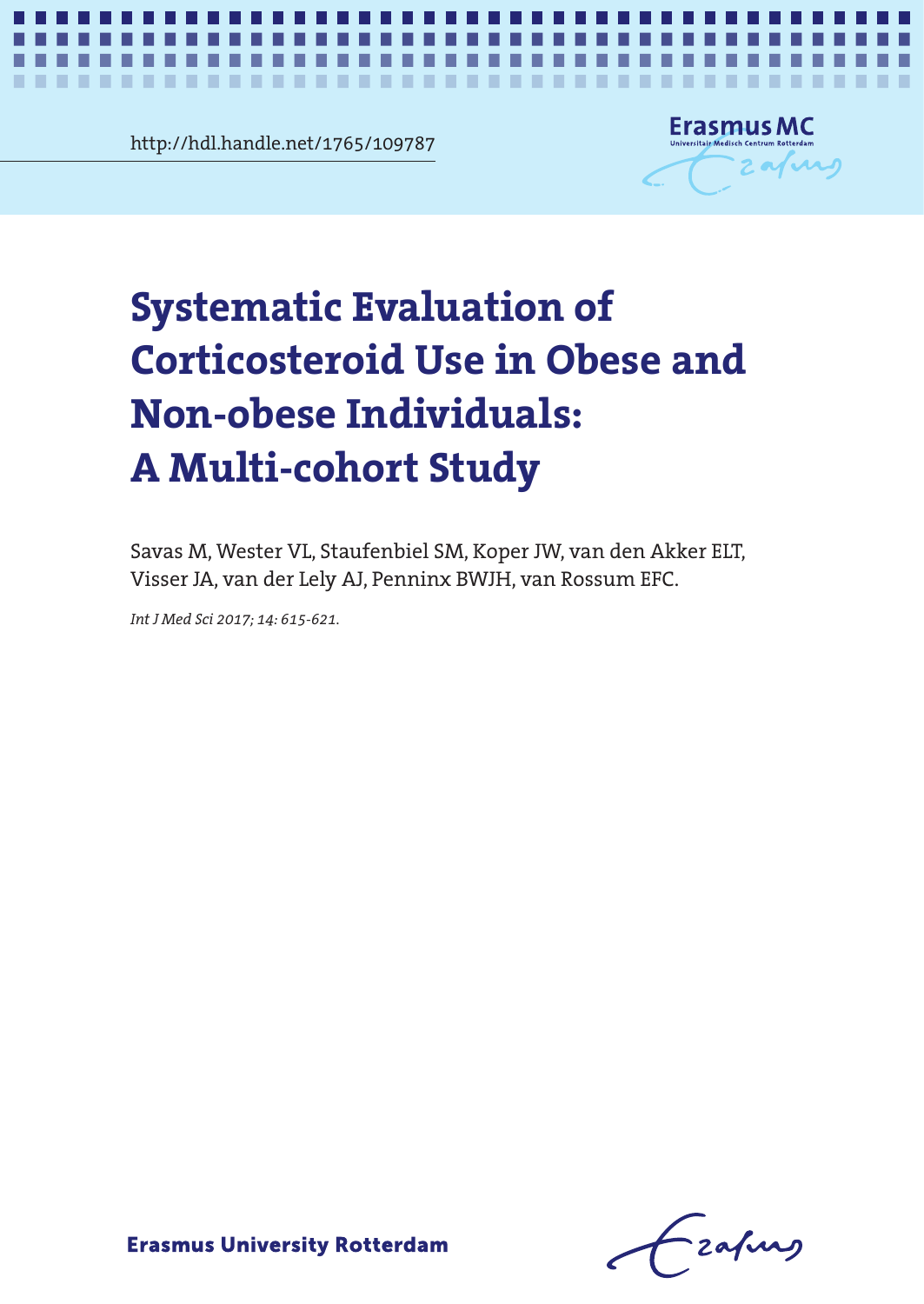## **Abstract**

**Background**: Although the use of corticosteroids has been linked to high incidence of weight gain, no data are available concerning the differences in corticosteroid use between a diverse obese population and non-obese individuals. The main purpose of this study was to systematically explore the use of corticosteroids in obese subjects compared to non-obese controls. In addition, we also explored self-reported marked weight gain within obese subjects.

**Methods**: Two hundred seventy-four obese outpatients (median [range] BMI: 40.1 kg/ m2 [30.5-67.0]), and 526 non-obese controls (BMI: 24.1 kg/m2 [18.6-29.9]) from two different Dutch cohort studies were included. Corticosteroid use at the time of clinic or research site visit for up to the preceding three months was recorded in detail. Medical records and clinical data were evaluated with regard to age and body mass index in relation to corticosteroid use, single or multiple type use, and administration forms.

**Results**: Recent corticosteroid use was nearly twice as high for obese subjects than for non-obese controls (27.0% vs. 11.9% and 14.8%, both P<.001). Largest differences were found for use of local corticosteroids, in particular inhaled forms, and simultaneous use of multiple types. Marked weight gain was self-reported during corticosteroid use in 10.5% of the obese users.

**Conclusion**: Corticosteroid use, especially the inhaled agents, is higher in obese than in non-obese individuals. Considering the potential systemic effects of also local corticosteroids, caution is warranted on the increasing use in the general population and on its associations with weight gain.

Lzafurg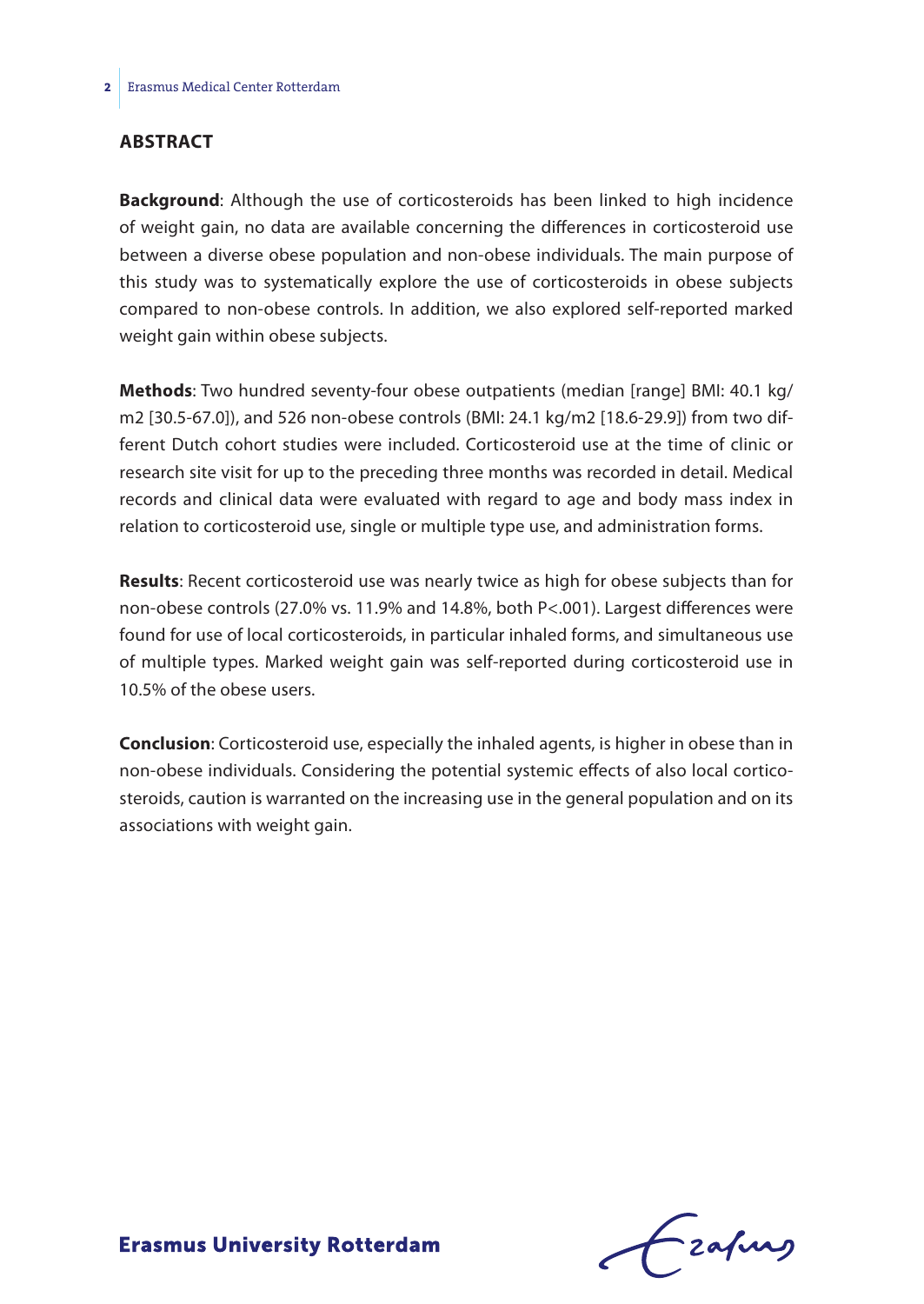### **Introduction**

Synthetic corticosteroids are invaluable in the treatment of a wide range of somatic disorders and have shown their value in many physically demanding conditions. Their different administration routes (e.g. topical, inhaled, nasal, ocular, intra-articular, oral, intra-venous) encourage the use of these medications in both local and systemic disorders in which their mitigating effect on inflammation and the immune system is desired. The widespread use of corticosteroids becomes obvious in national surveys since it is prescribed at least 5.8 million times annually in the 17 million-strong Dutch population [1], whereas in the United States prescription numbers reach over 40 million [2]. These numbers may even underestimate the total use when taking into account over the counter sale of corticosteroids and the use in alternative medicine, since some of the non-registered herbal creams have been found to contain potent corticosteroids [3, 4]. In regard to oral corticosteroids, its use substantially increased with thirty percent over the past two decades, with a prevalence of current use around 1% of the population [5-7]. For inhaled corticosteroids, the percentage of users even doubled between 1990 and 1997 in both the United Kingdom and the Netherlands [8].

In addition to their therapeutic effects, corticosteroids are well known to induce a variety of adverse effects affecting virtually all body systems [9, 10]. Corticosteroid users often experience endocrine and metabolic changes, in particular an increase in weight [11]. This is not surprising, since it is known that high cortisol levels can lead to increased appetite, (truncal) fat accumulation, and altered lipid and glucose metabolism [12-14]. Prolonged use, especially of oral corticosteroids, is notorious for inducing hypercortisolism related side effects and is archetypal for exogenous Cushing's syndrome [15]. However, those systemic side effects are not confined to systemic use, but were also found in local use of corticosteroids. In a recent meta-analysis Broersen et al. investigated different characteristics of corticosteroid use and their effects on adrenal suppression. They found that use of nearly all forms of corticosteroids resulted in an increased risk of adrenal insufficiency [16]. The highest numbers were found for intra-articular injections and oral use (absolute risk of 52.2% and 48.7%, respectively), while similar numbers were also found in patients using multiple administration forms, including combinations of only local corticosteroids. These results indirectly indicate that also local agents result in high systemic corticosteroid exposure and a subsequent suppression of the adrenal gland function due to negative feedback mechanisms, irrespective of the route of administration, and thus potentially lead to weight gain and its cardiometabolic derangements. Although various studies have shown an increasing effect of corticosteroids on body mass index (BMI), it still remains unknown whether there is a difference in overall corticosteroid use or in use of particular administration forms between obese and non-obese in the general population. Based on

frafing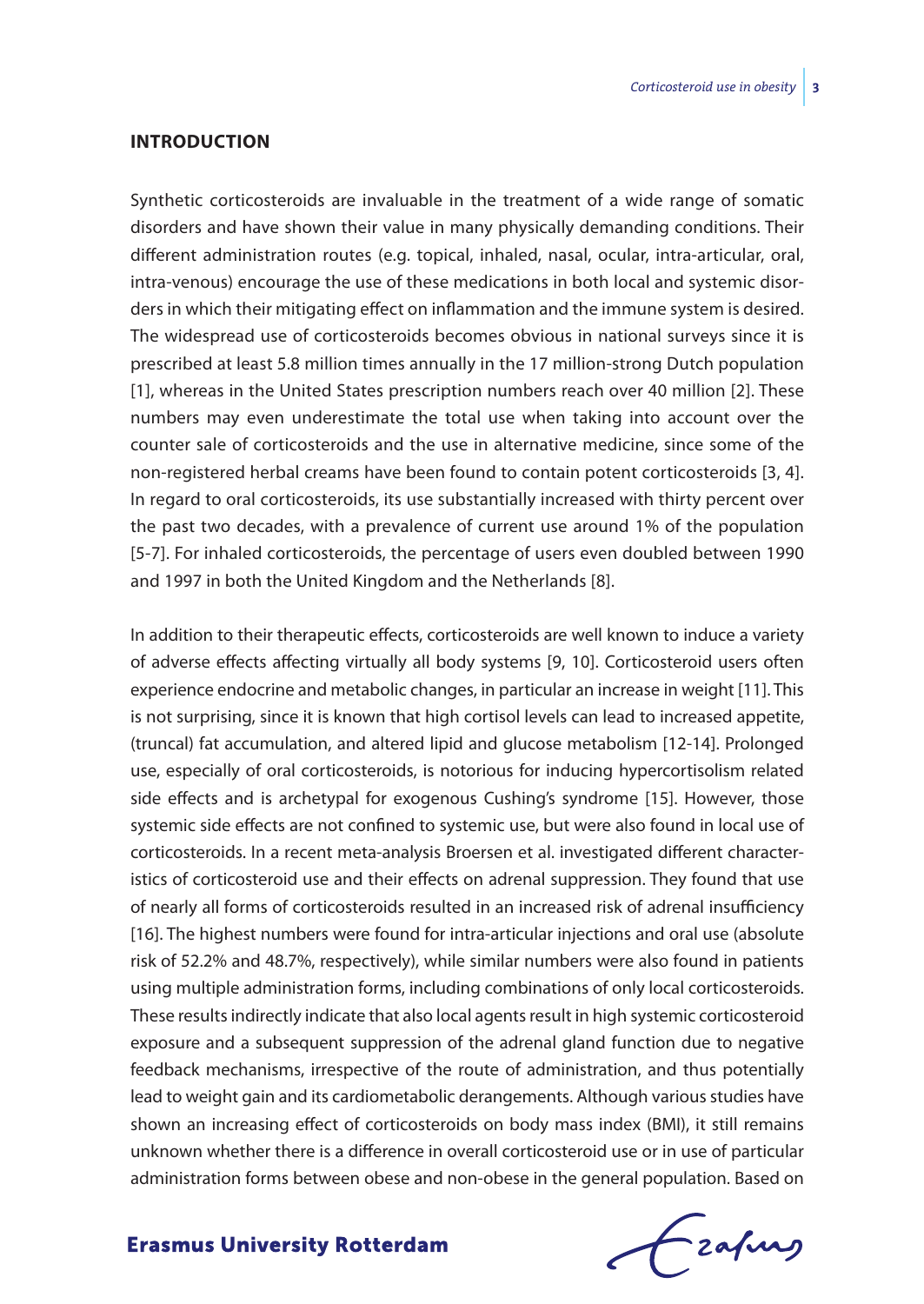the results of the above-mentioned meta-analysis [16] and given the fact that weight gain is one of the most common undesirable effects of corticosteroid use, we hypothesized an overall higher user rate in obese subjects. Hence, in the present study we systematically investigated the use of corticosteroids in an obese outpatient population in comparison to two independent non-obese control cohorts. Moreover, in the same obese population, we also specifically examined if marked weight gain could be correlated to corticosteroid use.

#### **Subjects and Methods**

## **Obese subjects**

Two hundred eighty-two obese patients visiting the Obesity Center CGG of the Erasmus Medical Center (Rotterdam, The Netherlands) between June 2011 and September 2015 were initially included. Before visiting the outpatient clinic, which is a multidisciplinary referral center for diagnostic testing and tailored treatment of obesity, all patients were requested to complete an extensive questionnaire regarding factors related to their overweight. With this questionnaire, we obtained data on self-reported marked weight gain, including questions about whether the patient recalled a time period where they experienced a marked increase in weight, and if so, if they suspected any triggering factor for that. The questionnaire also included questions concerning current and previous medication use, including specific questions about the use of corticosteroids. Recent corticosteroid use was defined as use at the time of visit and/or in the preceding three months and was categorized as local (topical, inhaled, nasal, ocular, intra-articular) or systemic (oral/intra-venous) use and as single or multiple type (i.e., combinations of different administration routes) use. All completed questionnaires were scrutinized by experienced physicians and discussed with the patient at the clinic visit in order to avoid incomplete information or misinterpretation of the questions. These questionnaires and electronic medical records, including records of the visit, were also used to assess weight and height. BMI was computed by dividing weight (kg) by height squared (m<sup>2</sup>). Patients in whom the time of corticosteroid use was unknown (N=8) were excluded from the analyses. Ethical approval was obtained for the present study.

## **Non-obese controls**

In order to assess the use of corticosteroids in non-obese subjects, we included participants of two different Dutch cohort studies: the Lifelines and the Netherlands Study of Depression and Anxiety (NESDA) cohort.

The Lifelines cohort is a large population-based cohort study from the Northern Netherlands (www.lifelines.nl) [17]. Participants are observed over an extended period of time

# frafing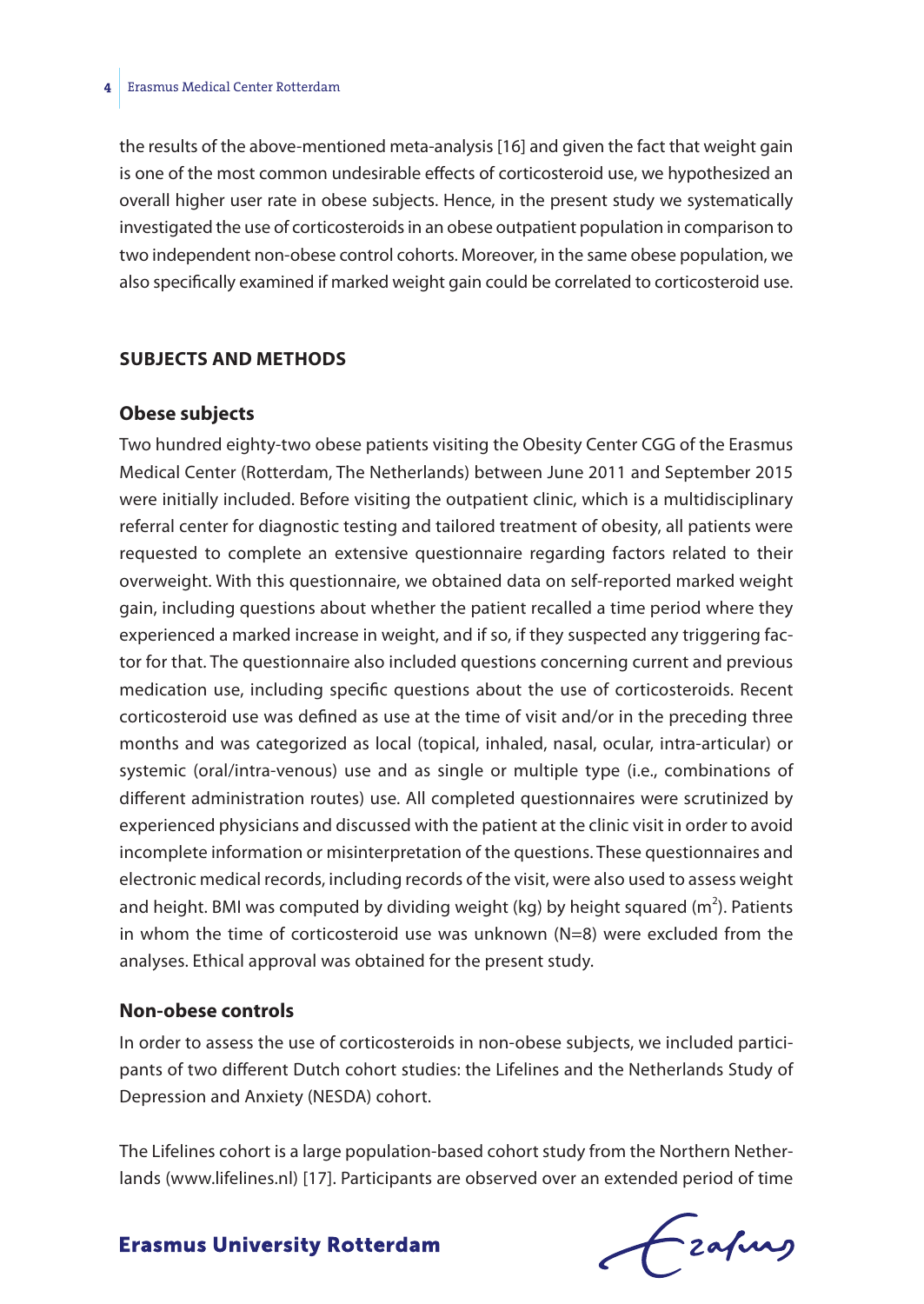and are subjected to multiple moments of data and sample collection. One of the collection procedures requires the patients to complete a questionnaire about corticosteroid use in the past three months. For this study, we included a sample of 295 participants who had completed this self-report research questionnaire. In these persons, we assessed the same anthropometric features and corticosteroid-related characteristics (yes/no current corticosteroid use, types of administration forms, and single or multiple type use) as in the obese outpatients.

The other control cohort was recruited from NESDA, a large ongoing longitudinal cohort study among adult participants with a current or past psychopathological diagnosis together with healthy controls with no previous psychiatric diseases [18]. Here, we evaluated the clinical data and questionnaires of 355 psychiatrically healthy controls in whom the same research questionnaire as in the Lifelines cohort was collected [19]. In order to minimize recall bias with regard to corticosteroid use, we assessed both completed questionnaires and minutely detailed information about medication use that was checked during each visit at the research site.

For comparative analyses, we excluded participants with underweight (BMI<18.50) or obesity (BMI ≥30.00) from both Lifelines (control group I) and NESDA (control group II) cohorts, which resulted in the exclusion of respectively 60 (20.3%) and 61 (17.2%) subjects. From the latter group, also three healthy controls were excluded because of inconclusive data on corticosteroid use. Subsequently, a total number of 526 non-obese controls (control group I, N=235; control group II, N=291) were enrolled in this study. In order to investigate if there was a relationship between corticosteroid use and age and whether the numbers of recent users between obese and non-obese subjects differed with age, we analyzed the differences between both groups in weighted age-tertiles. This resulted in the classification of persons <36 years in the first tertile, 36-49 years in the second, and ≥50 years in the last tertile.

## **Statistical analysis**

Statistical analysis was performed with IBM SPPS Statistics version 21 (IBM Corp., Armonk, NY) and GraphPad Prism version 5.01 (GraphPad Software Inc., La Jolla, CA) for Windows. Differences in demographic and clinical characteristics were analyzed using Chi-square tests and ANOVA's, when appropriate. Trend analysis for corticosteroid use in relation to age-tertiles was performed with the Cochran-Armitage test for trend. Logistic regression analyses were conducted for comparative analyses between the obese and the control groups and were adjusted for age and sex as indicated. P-values below 0.05 were considered to indicate statistical significance for all analyses.

frafing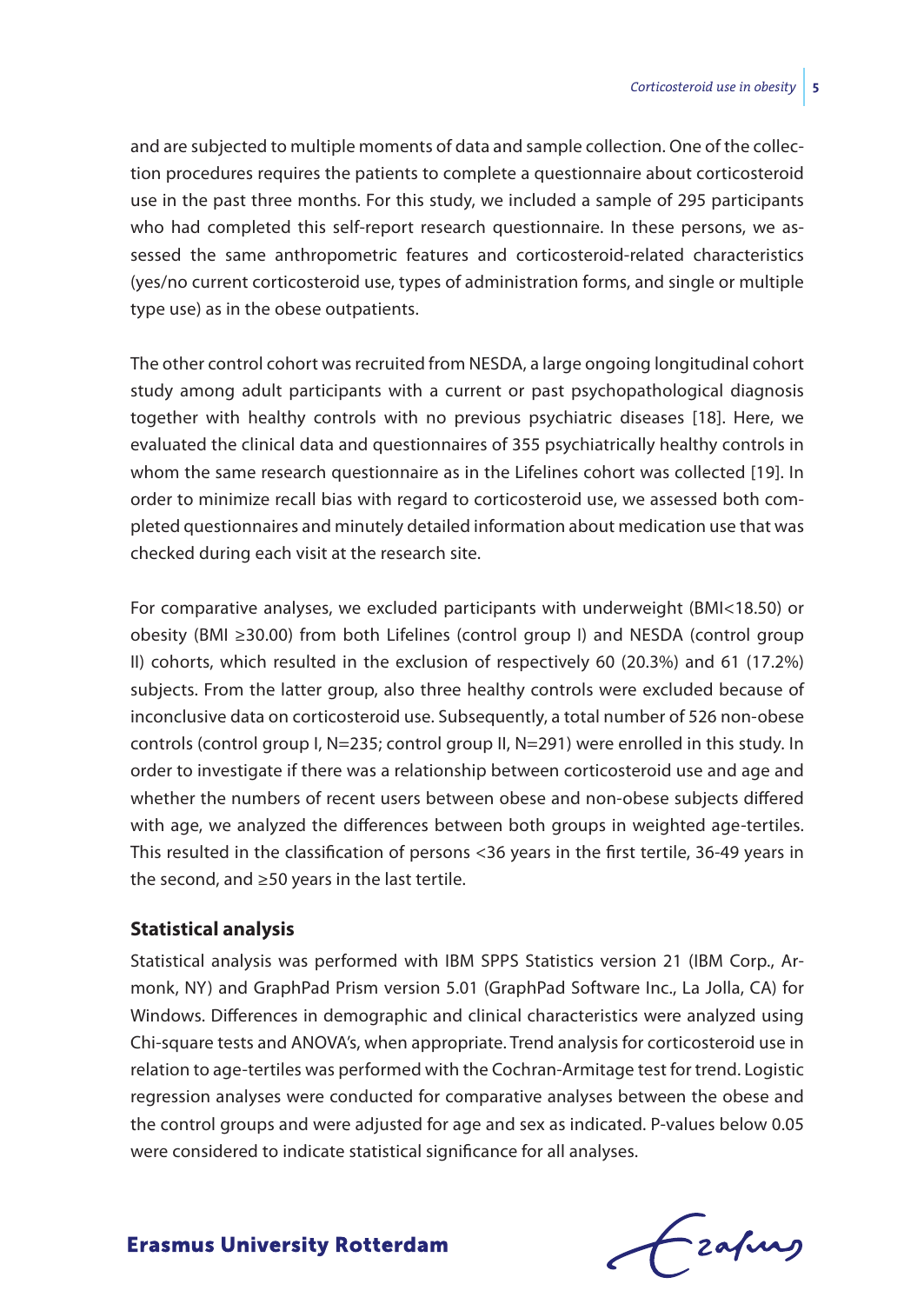## **Results**

## **Baseline characteristics**

The demographic and clinical characteristics of the three groups are summarized in Table 1. The average BMI in the obese group was 40.7±6.3 kg/m2 versus 24.7±2.6 (control group I, P<.001) and 24.0±2.8 kg/m2 (control group II, P<.001) in the non-obese cohorts. All groups consisted primarily of women, with percentages ranging from 64.9% (control group II) up to 75.2% (obese group). Obese participants were on average younger compared to control group II (41.5±14.3 vs. 46.7±14.9 years, P<.001) but were not different in age compared to control group I.

|                                | <b>Obese</b> | Non-obese       |            |                  |            |  |  |
|--------------------------------|--------------|-----------------|------------|------------------|------------|--|--|
|                                |              | Control group I | $P_{diff}$ | Control group II | $P_{diff}$ |  |  |
| N                              | 274          | 235             |            | 291              |            |  |  |
| Sex, $n$ $(\%)$                |              |                 | .347       |                  | .008       |  |  |
| Male                           | 68 (24.8)    | 67(28.5)        |            | 102(35.1)        |            |  |  |
| Female                         | 206 (75.2)   | 168(71.5)       |            | 189 (64.9)       |            |  |  |
| Age, years                     | 41.5(14.3)   | 42.0 (11.7)     | .662       | 46.7 (14.9)      | $-.001$    |  |  |
| <b>BMI</b> , kg/m <sup>2</sup> | 40.7(6.3)    | 24.7(2.6)       | $-.001$    | 24.0(2.8)        | $-.001$    |  |  |

**Table 1.** Demographic and clinical characteristics of study participants.

Values are presented as number (percentage) or mean (SD). Differences were analyzed using Chi-square tests and ANOVA's.

## **Corticosteroid use obese versus non-obese**

In the obese group, 55.8% of all patients reported having used any form of corticosteroids at any time point. Among the obese subjects, 74/274 (27.0%) subjects were currently using or had used corticosteroids in the past three months. Among the recent users, the inhaled and nasal agents were most commonly used (Table 2). Asthma, hay fever/ rhino(-sinusitis), and psoriasis were the main known indications for corticosteroid use (25.7%, 8.9%, and 7.9%; Table 3). Recent use of corticosteroids in the obese group was significantly higher compared to non-obese from both control cohorts (11.9%, P<.001 [control group I] and 14.8%, P<.001 [control group II]; Figure 1).

Dividing the control groups into two weight classes, i.e. "normal weight" (BMI 18.50– 24.99) and "overweight" (BMI 25.00-29.99), and comparing these to the obese subjects still resulted in significant differences regarding the recent use of corticosteroids. Largest differences were observed between normal weight controls from both cohorts and the obese subjects (P<.001 [control group I] and P=.001 [control group II]; Figure 1).

Czapurs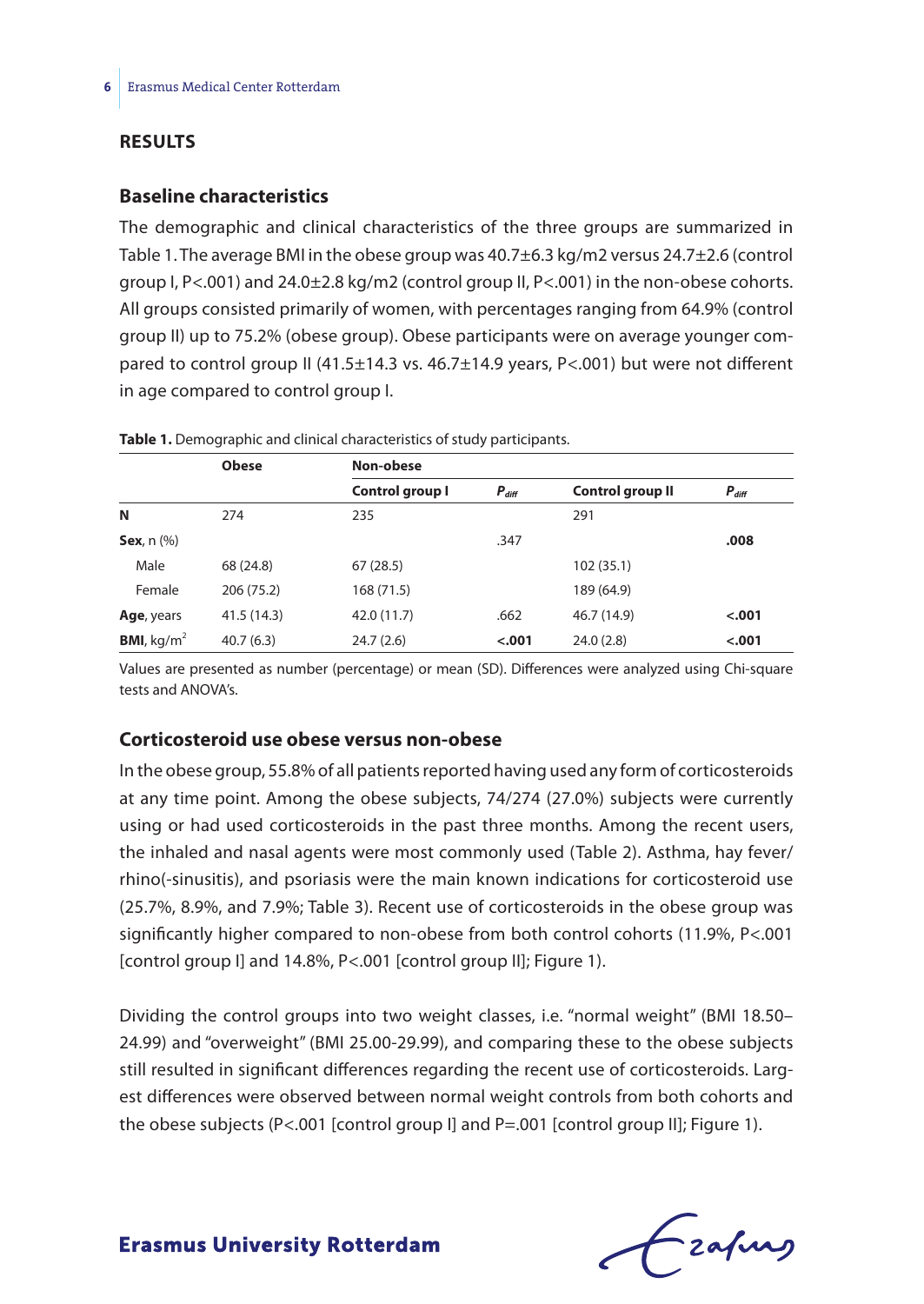|                             | <b>Obese</b> | Non-obese       |                          |                         |                          |  |
|-----------------------------|--------------|-----------------|--------------------------|-------------------------|--------------------------|--|
|                             |              | Control group I |                          | <b>Control group II</b> |                          |  |
|                             | $(N=274)$    | $(N=235)$       | $P_{diff}$               | $(N=291)$               | $P_{diff}$               |  |
| Local                       | 70 (25.5%)   | 27 (11.5%)      | $-.001$                  | 38 (13.1%)              | $-.001$                  |  |
| <b>Topical</b>              | 21 (7.7%)    | 11 (4.7%)       | .145                     | 17 (5.8%)               | .323                     |  |
| Inhaled                     | 38 (13.9%)   | $7(3.0\%)$      | $-.001$                  | 11 (3.8%)               | $-.001$                  |  |
| Nasal                       | 23 (8.4%)    | 12 (5.1%)       | .147                     | 15 (5.2%)               | .173                     |  |
| Ocular                      | $3(1.1\%)$   | $0(0.0\%)$      | -                        | $1(0.3\%)$              | .251                     |  |
| Intra-articular             | $3(1.1\%)$   | $0(0.0\%)$      | $\overline{\phantom{a}}$ | $0(0.0\%)$              | $\overline{\phantom{a}}$ |  |
| <b>Systemic</b> (oral/i.v.) | $7(2.6\%)$   | $2(0.9\%)$      | .180                     | 8(2.7%)                 | .631                     |  |
| <b>Multiple types</b>       | $17(6.2\%)$  | 4(1.7%)         | .015                     | $7(2.4\%)$              | .038                     |  |

**Table 2.** Recent use of different corticosteroid administration forms in obese and non-obese individuals.

Values are presented as number (percentage). Differences in use of each corticosteroid administration form between obese patients and the control groups were analyzed separately using logistic regression analyses adjusted for sex and age. Abbreviation: i.v., intra-venous.

|                                           | Corticosteroid prescriptions (N=101) |
|-------------------------------------------|--------------------------------------|
| Asthma, $n$ $(\%)$                        | 26(25.7)                             |
| Hay fever/rhino(-sinusitis), n (%)        | 9(8.9)                               |
| <b>Psoriasis</b> , $n$ $(\%)$             | 8(7.9)                               |
| Eczema, $n$ $(\%)$                        | 7(6.9)                               |
| $COPD$ , n $(\%)$                         | 6(5.9)                               |
| <b>Nasal congestion</b> , $n$ (%)         | 3(3.0)                               |
| Ocular diseases <sup>*</sup> , n (%)      | 3(3.0)                               |
| Auto-immune diseases <sup>+</sup> , n (%) | 2(2.0)                               |
| <b>Others</b> ‡, n (%)                    | 12 (11.9)                            |
| Unknown, $n$ $(\%)$                       | 25(24.8)                             |

**Table 3.** Indications for recent corticosteroid use in the obese group.

Values are presented as number (percentage). \*Includes iridocyclitis, scleritis, and uveitis; †Includes cerebral vasculitis and Crohn's disease; ‡Includes among others alopecia areata, nasal polyps, panhypopituitarism, and renal transplantation.

With regard to age-tertiles, we found significantly higher corticosteroid use in obese subjects for each age group with the smallest difference in the oldest tertile (mean difference per tertile: 14.3%, P=.005 [first tertile], 15.5%, P=.001 [second tertile], and 11.4%, P=.039 [third tertile]; Figure 2). Separate trend analyses showed a significant trend in the non-obese group ( $\chi^2$  =4.520, P=.034) and no significance in the obese ( $\chi^2$ =0.679,  $P = .410$ .

Czafing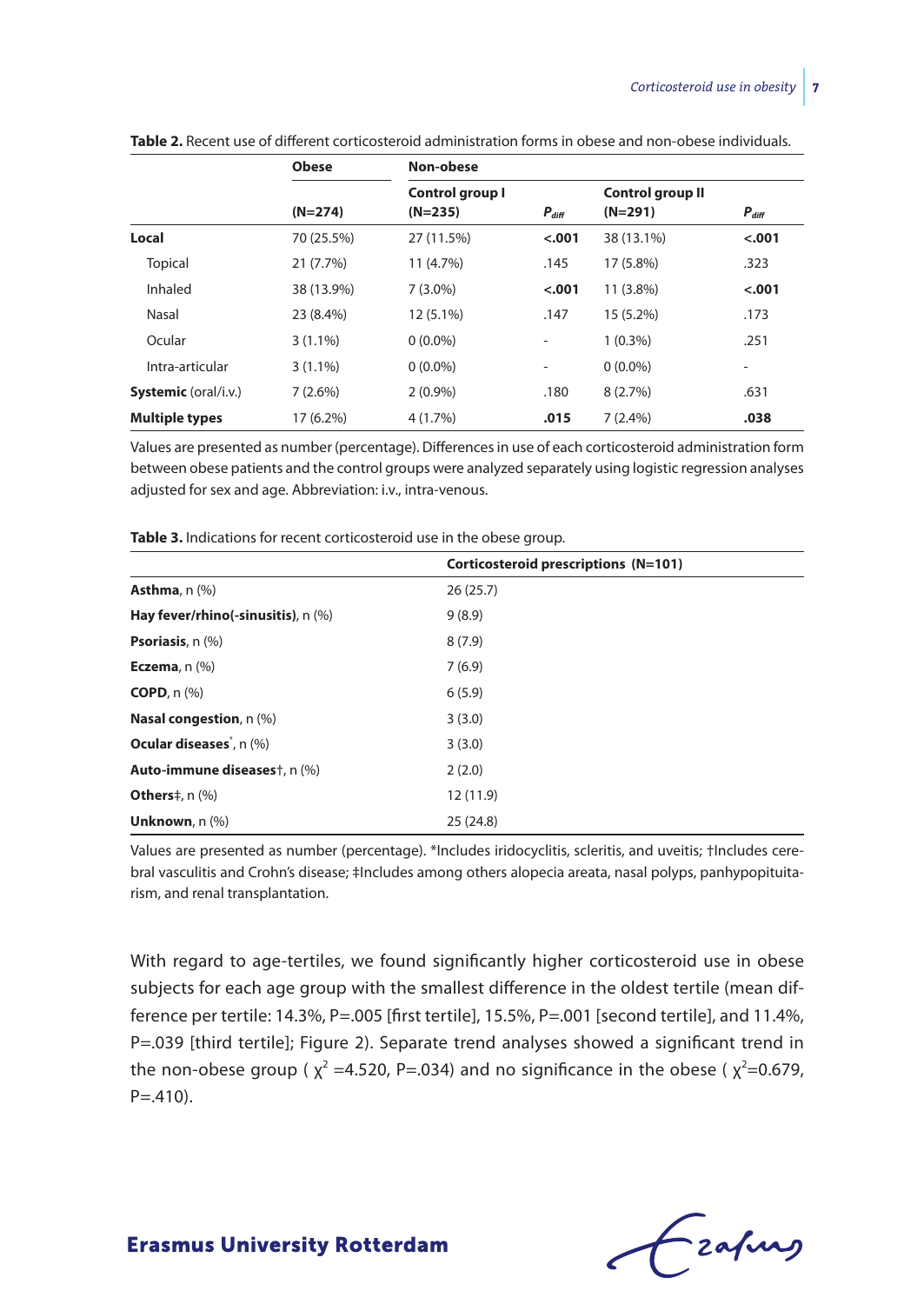#### **8** Erasmus Medical Center Rotterdam



**Figure 1.** Recent corticosteroid use in obese and non-obese subjects.

Analyses between the obese group and the non-obese control groups as a whole (black bars), or stratified for two weight classes (light gray = normal weight, dark gray = overweight) are controlled for sex and age. All asterisks depict P-values for the comparisons with the obese group. \*\*P<.01, \*\*\*P<.001.



**Figure 2.** Relation between different age groups and use of corticosteroids.

The three age groups represent weighted age-tertiles of obese and the combined non-obese participants from both control groups. Logistic regression analyses between obese and non-obese age groups are adjusted for sex. \*P<.05, \*\*P<.01. Abbreviations: OB, obese; NO, non-obese.

## **Administration routes of corticosteroids**

In the obese group, the use of local corticosteroids was significantly higher compared to both non-obese controls (25.5% vs. 11.5% [control group I] and 13.1% [control group II], both P<.001; Table 2). In addition, stratification for the different administration routes revealed significantly higher rates for inhaled corticosteroids in the obese subjects. There were, however, no differences in use of the other local corticosteroids or the systemic administration forms.

Lzafurg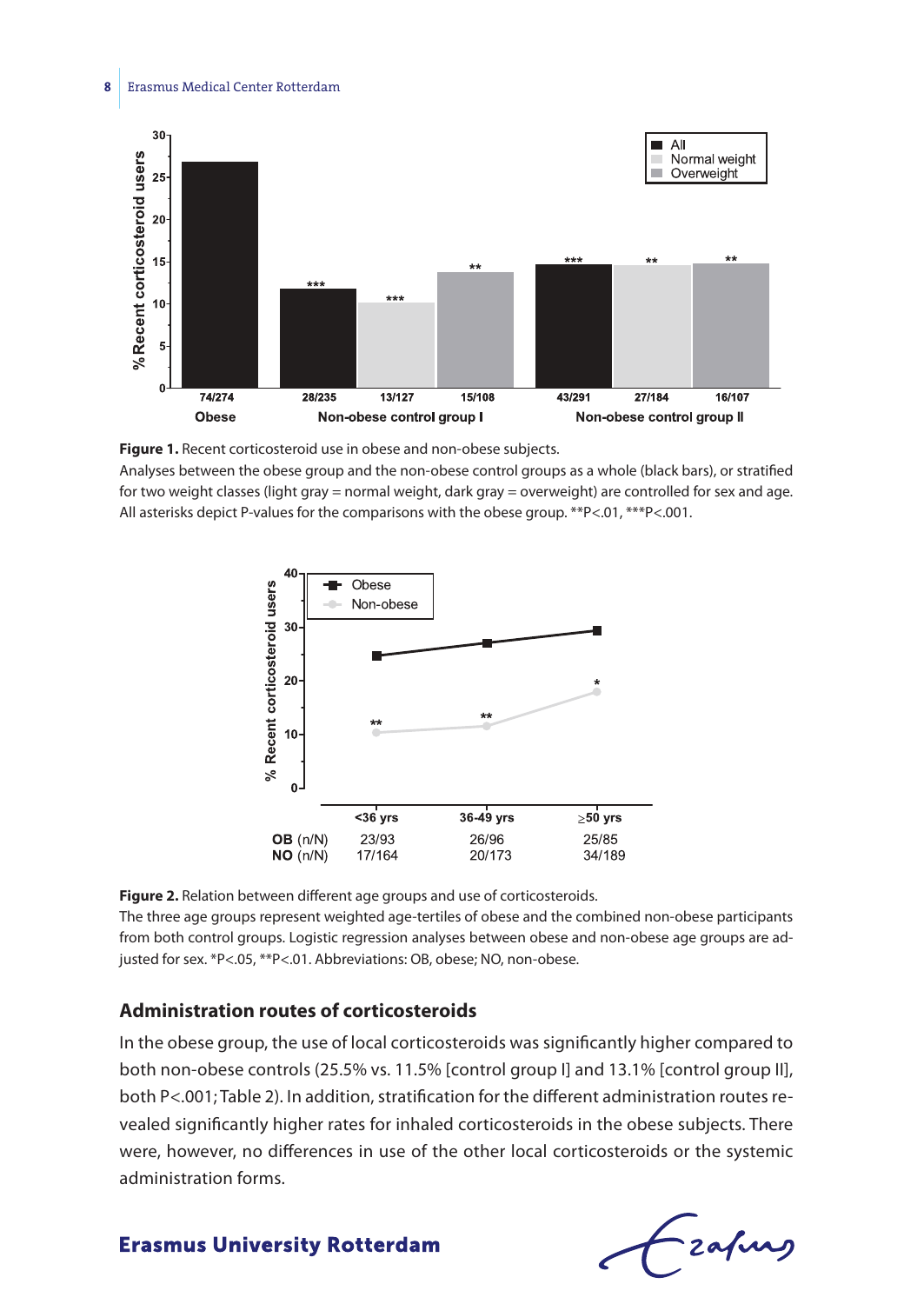Use of multiple types of corticosteroids was present in 17 obese patients (6.2%). This was significantly higher than in the control groups  $1(1.7\% , P=.015)$  and II (2.4%, P=.038). The majority of the multiple type users of both the obese and the non-obese groups were using at least one inhaled corticosteroid (88% and 73%, respectively). The combination of inhaled corticosteroids with at least one topical corticosteroid was most common in the obese group (47%), whereas in the non-obese controls inhaled forms were frequently combined with nasal corticosteroids (55%; Table 4).

|                                       | Obese (N=17) | Non-obese $(N=11)$ |
|---------------------------------------|--------------|--------------------|
| Inhaled with topical, $n$ (%)         | 5(29)        | 1(9)               |
| Inhaled with nasal, $n$ $(\%)$        | 5(29)        | 4(36)              |
| Inhaled with topical and nasal, n (%) | 2(12)        | 0(0)               |
| Inhaled with nasal and oral, $n$ (%)  | 1(6)         | 2(18)              |
| <b>Topical with nasal</b> , $n$ $%$   | 0(0)         | 2(18)              |
| <b>Others</b> , $n$ $%$               | 4(24)        | 2(18)              |

**Table 4.** Combination of corticosteroids in users of multiple types of corticosteroids.

Values are presented as number (percentage) within the group of multiple types users for the obese group and combined non-obese control group.

## **Marked weight gain**

Of the obese subjects who reported recent or ever use of corticosteroids, 10.5% considered the use of corticosteroids as the underlying cause of a period of marked weight gain. The oral administration form was reported most frequently (12/16 subjects) as the triggering factor, followed by two patients who had previously received corticosteroid injections. Majority of the patients from the former administration form (67%) had used or were currently using prednisone for over 3 months continuously, two subjects had been prescribed prednisone for a short-term period (<3 months) and two patients had used it for an unknown duration.

### **Discussion**

To the best of our knowledge, this is the first study to systematically examine corticosteroid use in a diverse sample of obese and non-obese individuals. Here, we have shown that the use of corticosteroids was significantly higher in obese outpatients when compared to non-obese subjects from two separate control groups. This finding was consistent across all age groups but became less evident in the oldest group. Higher rates of use were primarily found for the local corticosteroids, in particular for the inhaled administration forms. In addition, we also found that a significantly higher

Czafing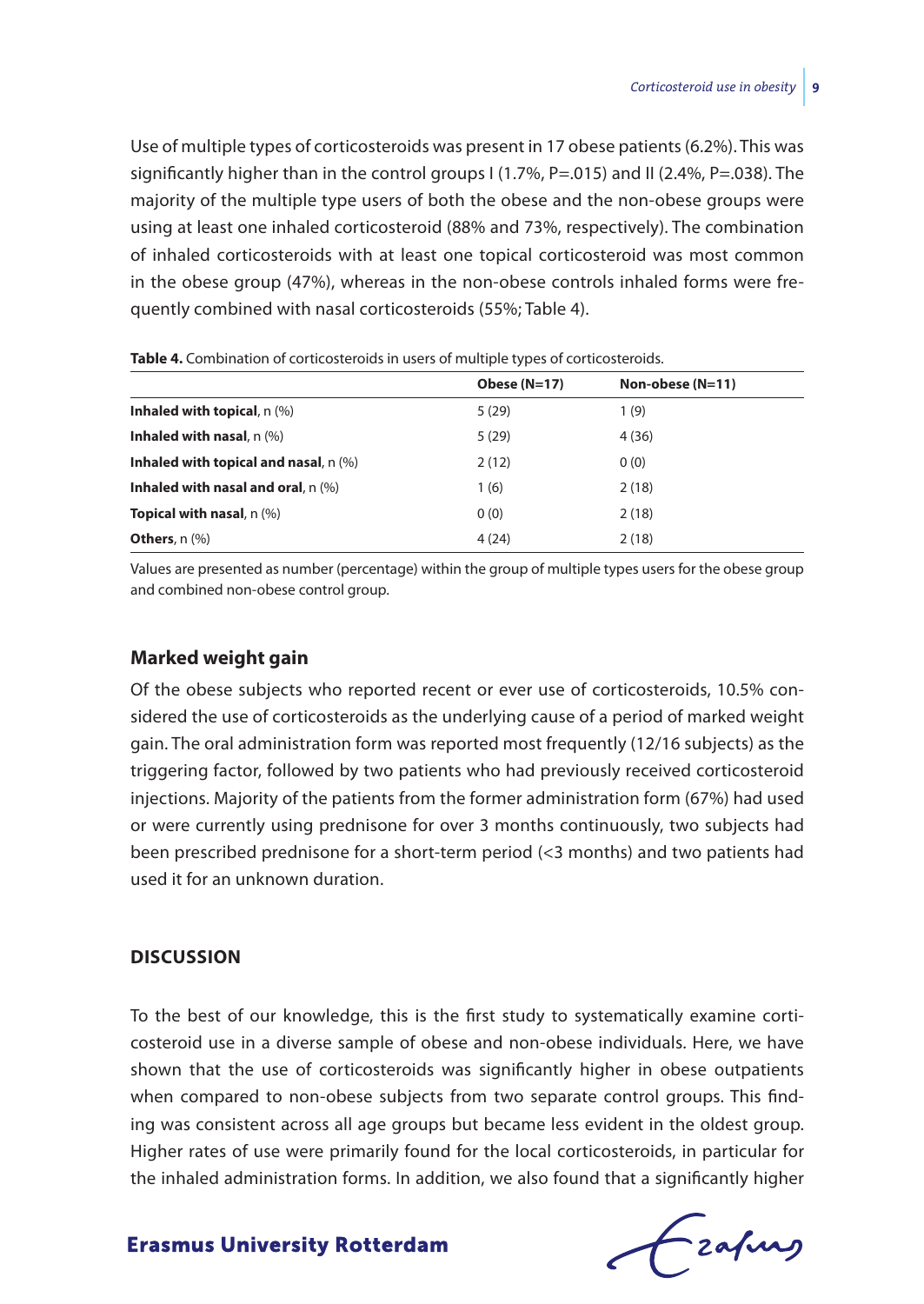percentage of the obese individuals were simultaneously using multiple corticosteroid types in comparison to non-obese subjects. However, no differences were observed with respect to oral corticosteroid use.

Cushing's syndrome is most commonly induced by exogenous corticosteroid administration, typically attributed to (long-term) systemic corticosteroid use, and is frequently accompanied by weight gain [20, 21]. However, the increased risk of occurrence of adrenal insufficiency even with local administration forms [16] shows the importance of surveillance for systemic effects of all administration types. We found that more than half of our obese sample have used corticosteroids at any point in time and that their recent use more often involves multiple administration routes, with the latter been strongly linked to supraphysiological systemic levels of glucocorticoids (based on high absolute risk of adrenal insufficiency) [16]. These findings tend to support our hypothesis that local corticosteroid forms, as being the most common prescribed agents in our obese group, could eventually contribute to amongst others a higher weight and/or a more laborious weight loss. But given the nature of this study, it is not possible to demonstrate temporality and to infer a causal relationship between corticosteroid use and obesity.

Regardless of the fact that in this study we did not assess the effect of corticosteroids on weight gain, physicians should be vigilant for corticosteroid-induced side effects in all patients gaining weight in a short period of time since approximately 10% of the marked weight gain in the ever corticosteroid users seemed to be preceded by corticosteroid use. In concordance with previous reports by Berthon et al, who showed that weight gain as a result of oral corticosteroids is unlikely in short-term users (<3 months) in contrast to long term users (≥3 months) [22, 23], majority of our corticosteroid induced marked weight gainers reported to have used corticosteroids for at least couple of months to several years. The cumulative exposure to corticosteroids seems therefore to be an essential factor in inducing weight changes. Since inhaled corticosteroids are generally prescribed for chronic conditions, and multiple type use most often includes inhaled agents, it is reasonable to hypothesize that these forms more gradually contribute to weight gain. The increasing prevalence of obesity [24] as well as increased corticosteroid use in the past decades [5, 8] additionally nourish the idea that corticosteroid use could be a substantial contributing factor for overall weight gain in the Western world. This is especially important given the fact that corticosteroids not only promote the accumulation of abdominal fat but also stimulate the appetite for high calorie "comfort" foods [12].

However, the cause-and-effect relationship between corticosteroid use and obesity seems to be bidirectional. Besides the well-known cardiometabolic diseases such as dia-

frafing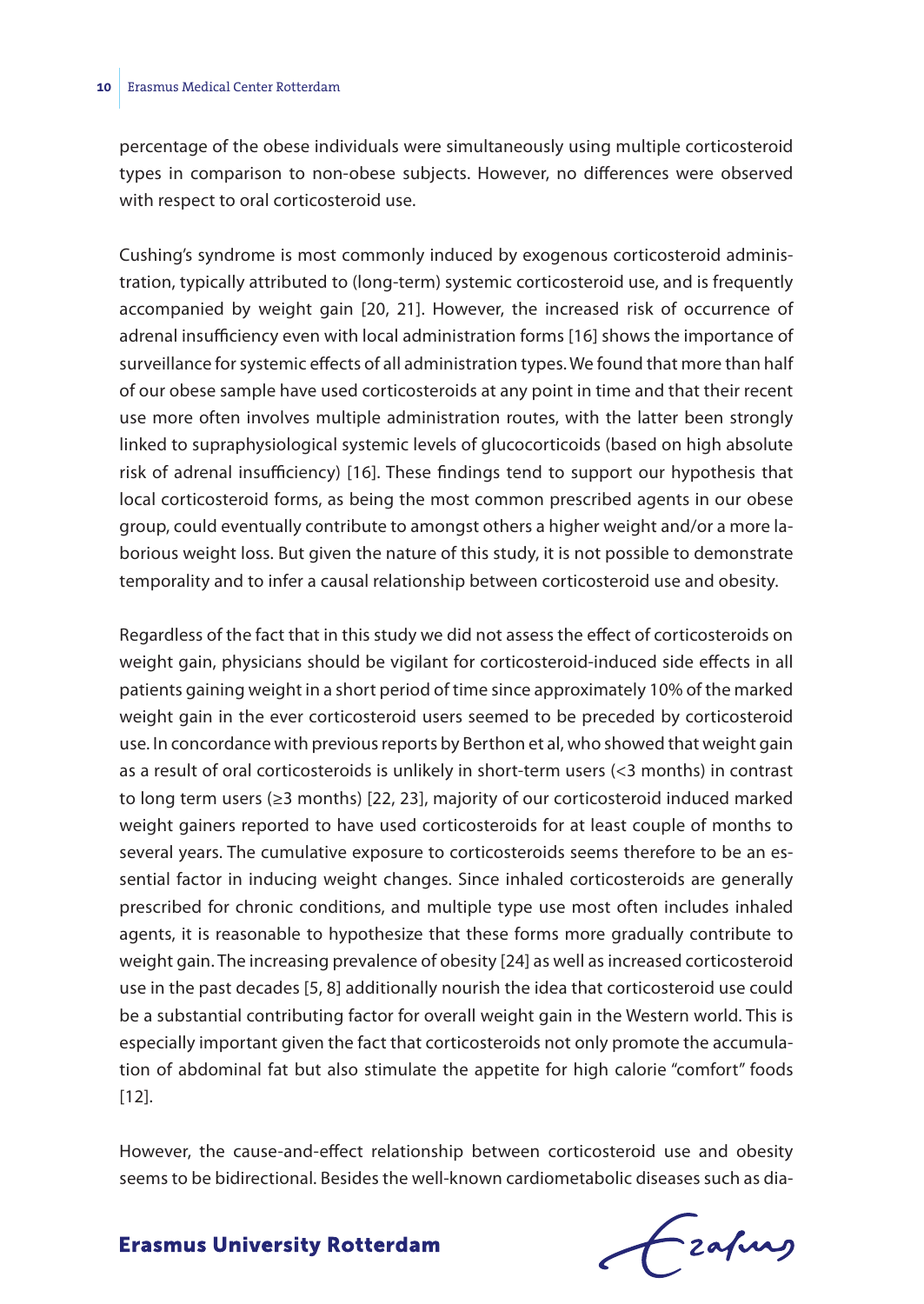betes mellitus, dyslipidemia, and atherosclerosis, obesity has been linked to low-grade inflammation and various immune-mediated conditions [25, 26]. In the present study, we found that obese patients are using inhaled corticosteroids more frequently, which are mainly prescribed for asthma and chronic obstructive pulmonary disease (COPD). This is in line with literature where both conditions have been linked to higher BMI [27- 29]. Interestingly, in a study with asthmatic obese patients, Van Huisstede et al. showed that weight loss after bariatric surgery was associated with improved asthma control and lower systemic inflammation markers [30]. Similar results were found in other studies in which weight loss was associated with less asthmatic symptoms and increased lung function [31, 32]. In addition, weight loss and lower BMI have also been associated with reduced disease severity or better therapeutic response in other immune-related disorders including psoriasis [33, 34], rheumatoid arthritis [35, 36], and ankylosing spondylitis [37, 38]. This emphasizes the mentioned relationship between obesity and inflammation and could be an alternative reason for high corticosteroid use in our obese sample. Another plausible explanation would be that there is not a causal link between these parameters but that other factors, such as a low social-economic status and a proinflammatory genetic profile, lead to both obesity and more inflammation subsequently requiring the use of corticosteroids.

Nevertheless, it still remains disputable which of the two directions, i.e. corticosteroid use preceding obesity or vice versa, prevails in clinical practice. Patients with COPD, for instance, commonly present with overweight or obesity [39]. Since corticosteroids are an important part of the medical treatment of COPD, it could be proposed that the overall high BMI in these patients is partly the result of corticosteroid use. Aside from the reverse causality between these characteristics, it would be advisable to screen all obese patients for corticosteroid use. In the case of corticosteroid use, one should reconsider if the use is still necessary and if so, whether an alternative treatment is available. The importance of this can be derived from a previous study in asthmatic obese patients for whom the diagnosis could not be confirmed in 41% of the cases after extensive pulmonary testing, although 23% of these patients were still currently using inhaled corticosteroids [40]. In these cases, ceasing of corticosteroids under medical supervision could potentially help in losing weight more easily. Otherwise, patients may succumb to a vicious cycle of weight gain, obesity-related comorbidities, and further corticosteroid need.

One of the strengths of the present study is the use of two different non-obese control groups and the fact that both the study group and the control groups are from the same country. Moreover, the same detailed questionnaire on corticosteroid use was administered in both non-obese cohorts.

frafing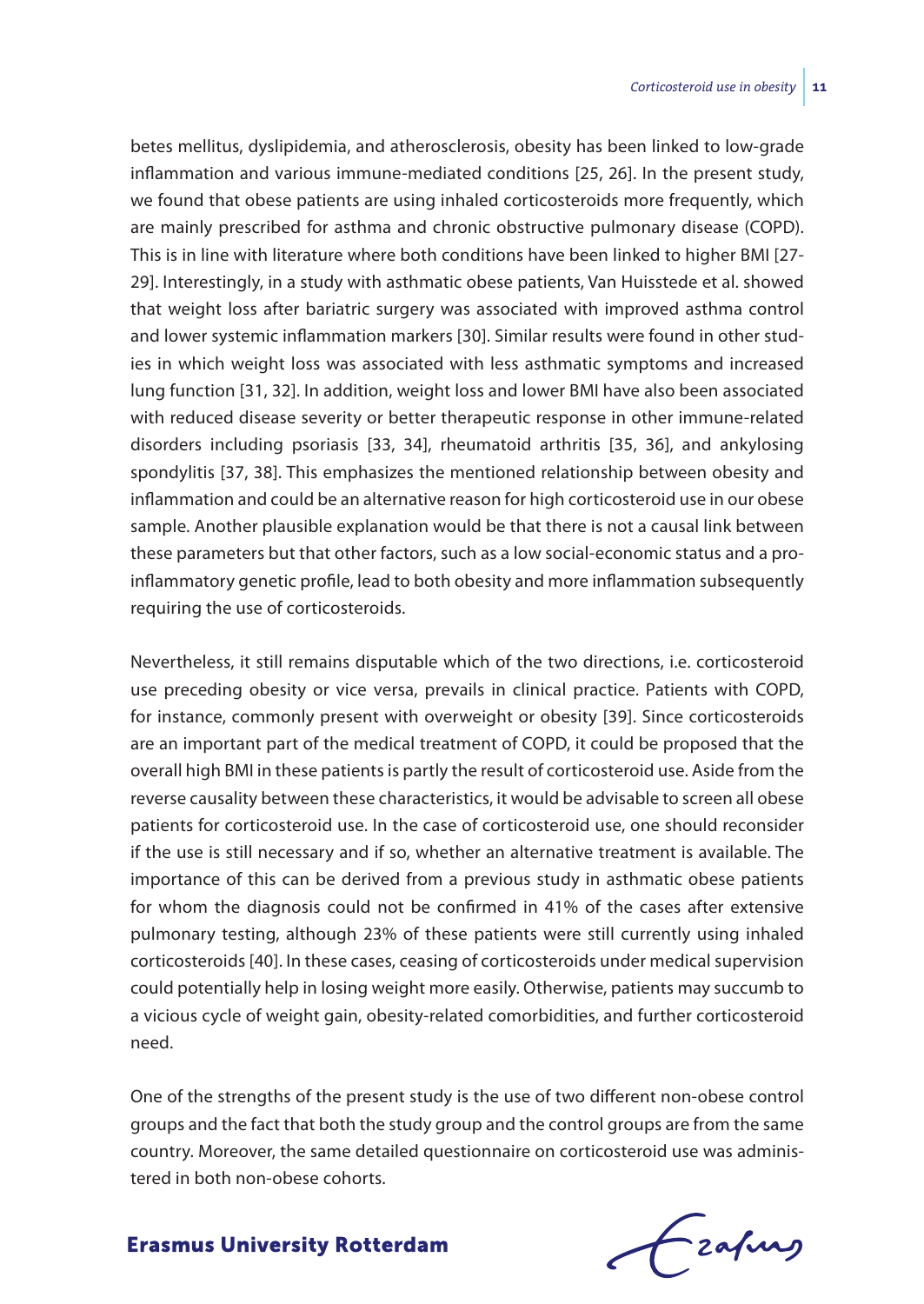#### **12** Erasmus Medical Center Rotterdam

An important study limitation worth noting is that information about the dose and duration of corticosteroid use was incomplete and hence not used in this study. Both components are known to play an important role in the accumulative exposure and induction of side effects in corticosteroid users [41]. Nevertheless, medical conditions requiring corticosteroids are most often of a chronic nature and demand corticosteroid use for a longer period of time or at least with frequent intervals. Moreover, various studies have shown that weight gain can also occur in response to relatively low doses of corticosteroids. In a study of more than two thousand long-term corticosteroid users, Curtis et al. have found that weight gain manifested in 70% of the low-dose systemic users and was indeed the most prevalent self-reported adverse event [11].

In conclusion, corticosteroid use is high in obese individuals who have been referred due to their obesity and common across all ages. High user rates were especially prevalent for inhaled corticosteroids and the simultaneous use of different administration forms. This warrants stricter monitoring of corticosteroid use in obese as these medications can potentially induce weight gain and maintain excess weight. However, large longitudinal prospective cohort studies are needed to specifically determine the individual effect of the different corticosteroid administration forms on weight gain.

frafing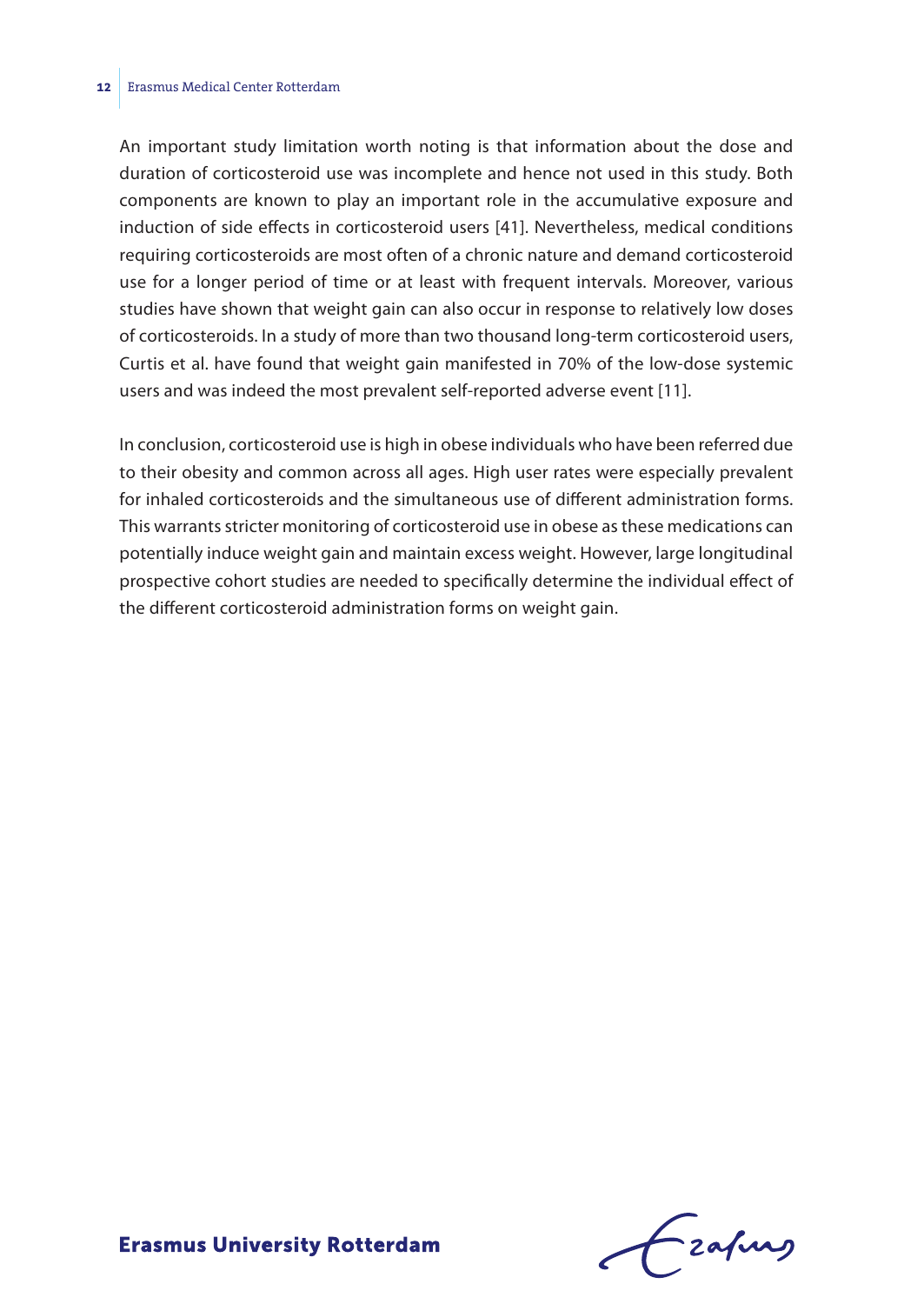## **References**

- 1. *[Internet] The National Health Care Institute: Diemen, The Netherlands. Genees- en hulpmiddelen Informatie Project (GIP) databank. Revised November 2016.*; Available from: https://www.gipdatabank.nl/databank.asp.
- 2. Hsiao CJ, C.D., Beatty PC, Rechtsteiner EA, *National Ambulatory Medical Care Survey: 2007 Summary*. 2010, National Center for Health Statistics: Hyattsville, MD.
- 3. Keane, F.M., et al., *Analysis of Chinese herbal creams prescribed for dermatological conditions.* BMJ, 1999. **318**(7183): p. 563-4.
- 4. Ramsay, H.M., et al., *Herbal creams used for atopic eczema in Birmingham, UK illegally contain potent corticosteroids.* Arch Dis Child, 2003. **88**(12): p. 1056-7.
- 5. Fardet, L., I. Petersen, and I. Nazareth, *Prevalence of long-term oral glucocorticoid prescriptions in the UK over the past 20 years.* Rheumatology (Oxford), 2011. **50**(11): p. 1982-90.
- 6. van Staa, T.P., et al., *Use of oral corticosteroids in the United Kingdom.* QJM, 2000. **93**(2): p. 105-11.
- 7. Overman, R.A., J.Y. Yeh, and C.L. Deal, *Prevalence of oral glucocorticoid usage in the United States: a general population perspective.* Arthritis Care Res (Hoboken), 2013. **65**(2): p. 294-8.
- 8. van Staa, T.P., et al., *The use of inhaled corticosteroids in the United Kingdom and the Netherlands.* Respir Med, 2003. **97**(5): p. 578-85.
- 9. Buchman, A.L., *Side effects of corticosteroid therapy.* J Clin Gastroenterol, 2001. **33**(4): p. 289-94.
- 10. Judd, L.L., et al., *Adverse consequences of glucocorticoid medication: psychological, cognitive, and behavioral effects.* Am J Psychiatry, 2014. **171**(10): p. 1045-51.
- 11. Curtis, J.R., et al., *Population-based assessment of adverse events associated with long-term glucocorticoid use.* Arthritis Rheum, 2006. **55**(3): p. 420-6.
- 12. Fardet, L. and B. Feve, *Systemic glucocorticoid therapy: a review of its metabolic and cardiovascular adverse events.* Drugs, 2014. **74**(15): p. 1731-45.
- 13. Vegiopoulos, A. and S. Herzig, *Glucocorticoids, metabolism and metabolic diseases.* Mol Cell Endocrinol, 2007. **275**(1-2): p. 43-61.
- 14. Peckett, A.J., D.C. Wright, and M.C. Riddell, *The effects of glucocorticoids on adipose tissue lipid metabolism.* Metabolism, 2011. **60**(11): p. 1500-10.
- 15. Saag, K.G., et al., *Low dose long-term corticosteroid therapy in rheumatoid arthritis: an analysis of serious adverse events.* Am J Med, 1994. **96**(2): p. 115-23.
- 16. Broersen, L.H., et al., *Adrenal Insufficiency in Corticosteroids Use: Systematic Review and Meta-Analysis.* J Clin Endocrinol Metab, 2015. **100**(6): p. 2171-80.
- 17. Scholtens, S., et al., *Cohort Profile: LifeLines, a three-generation cohort study and biobank.* Int J Epidemiol, 2015. **44**(4): p. 1172-80.
- 18. Penninx, B.W., et al., *The Netherlands Study of Depression and Anxiety (NESDA): rationale, objectives and methods.* Int J Methods Psychiatr Res, 2008. **17**(3): p. 121-40.
- 19. Staufenbiel, S.M., et al., *Determinants of hair cortisol and hair cortisone concentrations in adults.* Psychoneuroendocrinology, 2015. **60**: p. 182-94.
- 20. Shibli-Rahhal, A., M. Van Beek, and J.A. Schlechte, *Cushing's syndrome.* Clin Dermatol, 2006. **24**(4): p. 260-5.
- 21. Newell-Price, J., et al., *Cushing's syndrome.* Lancet, 2006. **367**(9522): p. 1605-17.
- 22. Berthon, B.S., et al., *Effects of short-term oral corticosteroid intake on dietary intake, body weight and body composition in adults with asthma - a randomized controlled trial.* Clin Exp Allergy, 2015. **45**(5): p. 908-19.

Czapurs